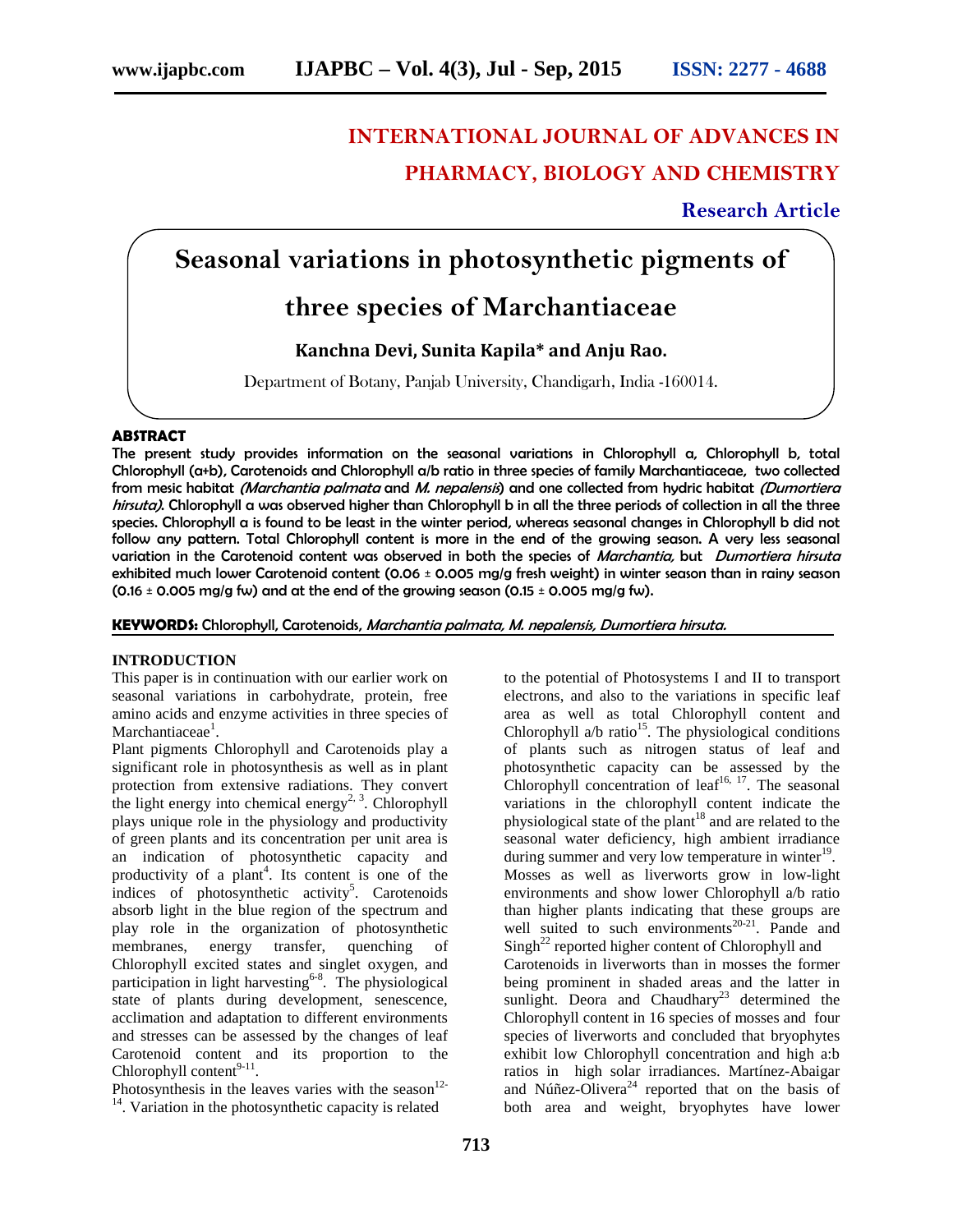chlorophyll content than tracheophytes. Martin and Adamson<sup>25</sup> observed the photosynthetic capacity of mosses to be lower than that of the higher vascular plants.

In bryophytes, the available information about the seasonal variations in the photosynthetic pigments is presented by Miyata and Hosokawa<sup>26</sup> in the epiphytic mosses, by Kershaw and Webber<sup>27</sup> in the moss *Brachythecium rutabulum*, by Martı´nez-Abaiger *et al*.<sup>28</sup> in the aquatic bryophytes and by Melick and Seppelt<sup>29</sup> in Antarctic bryophytes. The present study was focussed to compare the pigments of liverworts growing under different habitats and to observe their seasonal variation in the taxa under study.

#### **MATERIALS AND METHODS**

Materials were collected from different areas of Himachal Pradesh (Western Himalaya). The names of taxa, month of collection, locality, altitude and nature of substratum are given in Table 1.

The plant material of each taxon was thoroughly washed with distilled water to remove all adhering soil particles and organisms. The material was dried in the folds of sterilized blotting paper and subsequently 500 mg of dry material was homogenized in 20 ml of 80% acetone. The suspension was centrifuged at 3000 rpm for 20 minutes and then absorbance of the sample was measured at 470, 646 and 663nm using double beam spectrophotometer. Chlorophyll a, Chlorophyll b and Carotenoids were calculated using the method of Lichtenthaler and Wellburn<sup>30</sup>.

The data for various parameters were subjected to Two-way Analysis of Variance (ANOVA).

#### **RESULTS AND DISCUSSION**

To study the seasonal variation in liverworts, the collection period was divided into three bryological seasons with different temperature and rainfall conditions<sup>1</sup>: July-September (rainy season), October-December (winter season) and January-March (end of growing season). In the first season i.e. July- September, plants are in the young growing stage and temperature is slightly more than the normal and rainfall is maximum. The second season i.e. October- December is the most favorable period for the growth of liverworts when temperature is suitable and rainfall is much lower than in rainy season. The third season i.e. January-March is the end of the favorable period of growth and the temperature in this period is slightly cooler and the rainfall is slightly more than that in second season.

The results obtained from the present study are given in Tables 2-4. The present study using two way ANOVA revealed that the studied liverwort taxa show significant seasonal variation  $(p<0.05)$  in the studied parameters.

Photosynthesis is related to Chlorophyll content<sup>31, 32</sup>, therefore, the content of chlorophyll gives an idea about the photosynthetic efficiency of a plant. Variations occur both seasonally and between the species among the studied taxa. Seasonal variations in Chlorophyll a, Chlorophyll b, total Chlorophyll (Chl.), total Carotenoid (Car.) and Chlorophyll a/b ratio were observed to be apparent. The Chlorophyll a found to be higher than the Chlorophyll b showed significant seasonal variation in different periods of collection  $(p<0.05)$  (Table 2). Among the two species of *Marchantia*, Chlorophyll a was found to be higher in *M. nepalensis* than in *M. palmata*. In the hydric taxon *D. hirsuta*, the Chlorophyll a was observed lower than in the mesic taxa *M. nepalensis* and *M. palmata* in the all three bryological seasons. The content of Chlorophyll a was found to be lowest in the October-December period of collection in all the three species.

The Chlorophyll b content in all the three bryological seasons showed significant seasonal trend  $(p<0.05)$ . *Dumortiera hirsuta* showed higher values of Chlorophyll b as compared to the both of the species of *Marchantia* in the rainy season, lower than *M. nepalensis* in winter season and lower than *M. palmata* at the end of the growing season. Kaur *et al.*<sup>33</sup> categorized the liverworts into two groups: Group A- Chlorophyll a content is more than Chlorophyll b and in Group B- Chlorophyll b is more than Chlorophyll a. In the present study, however, in all the taxa Chlorophyll a is more than Chlorophyll b in all the seasons with Chl a/b ratio ranging between  $1.82 \pm 0.01$  to  $2.96 \pm 0.09$ , expect in *D. hirsuta* in winter season (Chl a/b ratio  $0.92 \pm 0.02$ ). This is in agreement with earlier reports<sup>34,21</sup> that the bryophytes growing in shaded habitats and low light conditions show increased Chlorophyll b concentration but some studies reveal that Chlorophyll a/b ratio is lower in shaded plants than in sunny plants  $35, 36$ .

The total Chlorophyll was significantly higher  $(p<0.05)$  in the end of the growing season than in rainy and winter seasons (Table 3). During seasonal changes, the bryophytes experience long and short photoperiods along with the change in temperature and moisture. In the presently studied bryological seasons, January-March period of collection (end of the growing season) shows longer day length than July-September (rainy season) and October- December (winter season) periods of collection. This may be the possible cause for higher chlorophyll content during January-March period of collection in agreement with an earlier report<sup>27</sup> due to increased irradiation and longer day length<sup>29</sup>.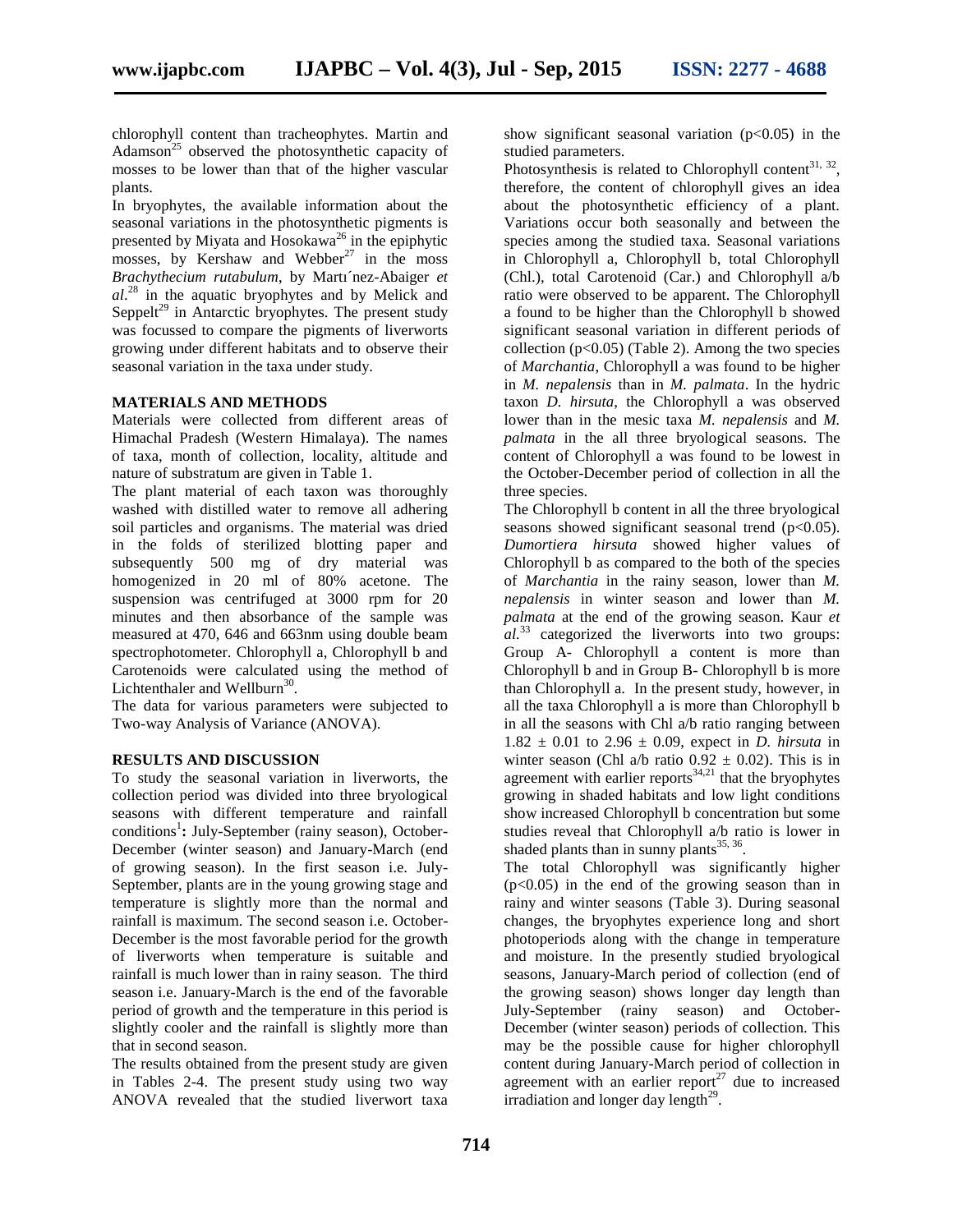During winter, Chlorophyll content is lowered probably due to the degeneration of chloroplasts and due to the oxidative degradation of Chlorophyll by chlorophyll degrading peroxidase enzymes $37$ . The reduction in total Chlorophyll in Antarctic bryophytes and lichens during winter was also reported by Melick and Seppelt<sup>29</sup>. Martin and  $\widehat{\text{Adamson}}^{25}$  attributed the lower photosynthetic rates and lower chlorophyll concentrations of mosses as compared to those of the higher plants to the smaller number of photosynthetic units per cell, although the light utilization capacity of each unit in mosses may be equal to that of the higher plants. The photosynthetic apparatus of modern extant bryophytes, thus, seems to have evolved to the extent equal to that of higher plants.

It is of interest to note that Chlorophyll content of hydric *D. hirsuta* was found to be lower than that of both the mesic species of *Marchantia* suggesting that the liverworts growing along water streams and in more shaded areas contain lower Chlorophyll content than the liverworts that grow on wet soil in mesic conditions. This is contrary to the findings of Martin and Churchill<sup>21</sup> that the mosses growing in shaded habitats have higher Chlorophyll content than the mosses growing in exposed conditions.

Light also plays significant role in the Chlorophyll content by changing the pigment concentration due to different climatic conditions<sup>38</sup>. High or low light affects the Chlorophyll molecules leading to change in its content. High light damages Chlorophyll and DNA structure that results in decrease in Chlorophyll content. Low light increases Chlorophyll b concentration resulting in the decrease of Chlorophyll a/b ratios.

In the present study, Analysis of Variance of Chlorophyll a/b ratios indicated significant seasonal changes during three bryological seasons  $(p<0.05)$ .

Shaded plants exhibit lower Chlorophyll a/b ratios than the sunny plants  $34$ ,  $21$ . Same observation was recorded in the presently studied taxa except in the mesic *Marchantia palmata* (1.48 ± 0.03) that exhibited less Chlorophyll a/b ratio in the end of the growing season. It is not always true that Chlorophyll a/b ratio is lower in shaded plants than in sunny plants  $35, 36$ . .

Seasonal changes in the Chlorophyll a/b ratio were apparent in all the studied taxa. Chlorophyll a/b ratio was observed lower in the winter than in the rainy and end of the growing seasons except in *M. palmata* (Table 4). The Chlorophyll a/b ratio reduces as the irradiance decreases<sup>39,  $\overline{40}$ </sup>. This might be the reason of the low Chlorophyll a/b ratio in the winter season.

The species collected from the shaded habitats and from near the water streams did not show any remarkable difference in Carotenoid content from the ones from exposed and mesic habitat. This is in line with an earlier report by Martínez-Abaigar and Núñez-Olivera<sup>24</sup> who did not find any major differences in the carotenoids of aquatic and terrestrial bryophytes. Carotenoids serve as accessory light harvesting pigments that protect the chlorophyllous pigments against photo-damage and  $oxygen<sup>41</sup>$ . A very less seasonal variation in the carotenoid content was found in the two species of *Marchantia* but *Dumortiera hirsuta* showed a very low carotenoid content  $(0.06 \pm 0.005 \text{ mg/g} \text{ fw})$  in winter season than in rainy season  $(0.16 \pm 0.005)$ mg/g fw) and at end of the growing season (0.15  $\pm$ 0.005 mg/g fw). Low seasonal changes in the Carotenoids of both the species of *Marchantia* and apparent seasonal changes in the Carotenoids of *Dumortiera hirsuta* are suggestive of the role of habitat in these variations.

| S.No. | Name of Taxon                             | Month of collection, locality<br>and altitude                                                                                 | <b>Substratum and Habitat</b>                      | <b>Herbarium</b><br>reference No. |
|-------|-------------------------------------------|-------------------------------------------------------------------------------------------------------------------------------|----------------------------------------------------|-----------------------------------|
| 1.    | <i>Marchantia nepalensis</i> L. et<br>L.  | August, Mandi; 750m<br>October, Mandi; 750m<br>January, Mandi;750m                                                            | On exposed wet soil                                | PAN 6102                          |
| 2.    | Marchantia palmata Nees                   | August, Mandi; 750m<br>October, Mandi; 750m<br>January, Mandi; 750m                                                           | On exposed wet soil                                | PAN 6103                          |
| 3.    | Dumortiera hirsuta<br>(Sw)<br><b>Nees</b> | July, Dharampur, Solan; 1483m<br>Chadwick<br>fall.<br>October.<br>Shimla;1580m<br>fall.<br>Chadwick<br>March.<br>Shimla:1580m | On wet soil, near water<br>streams, shaded habitat | PAN 6104                          |

**Table 1 The names of the taxa, month of collection, locality, altitude and nature of substratum**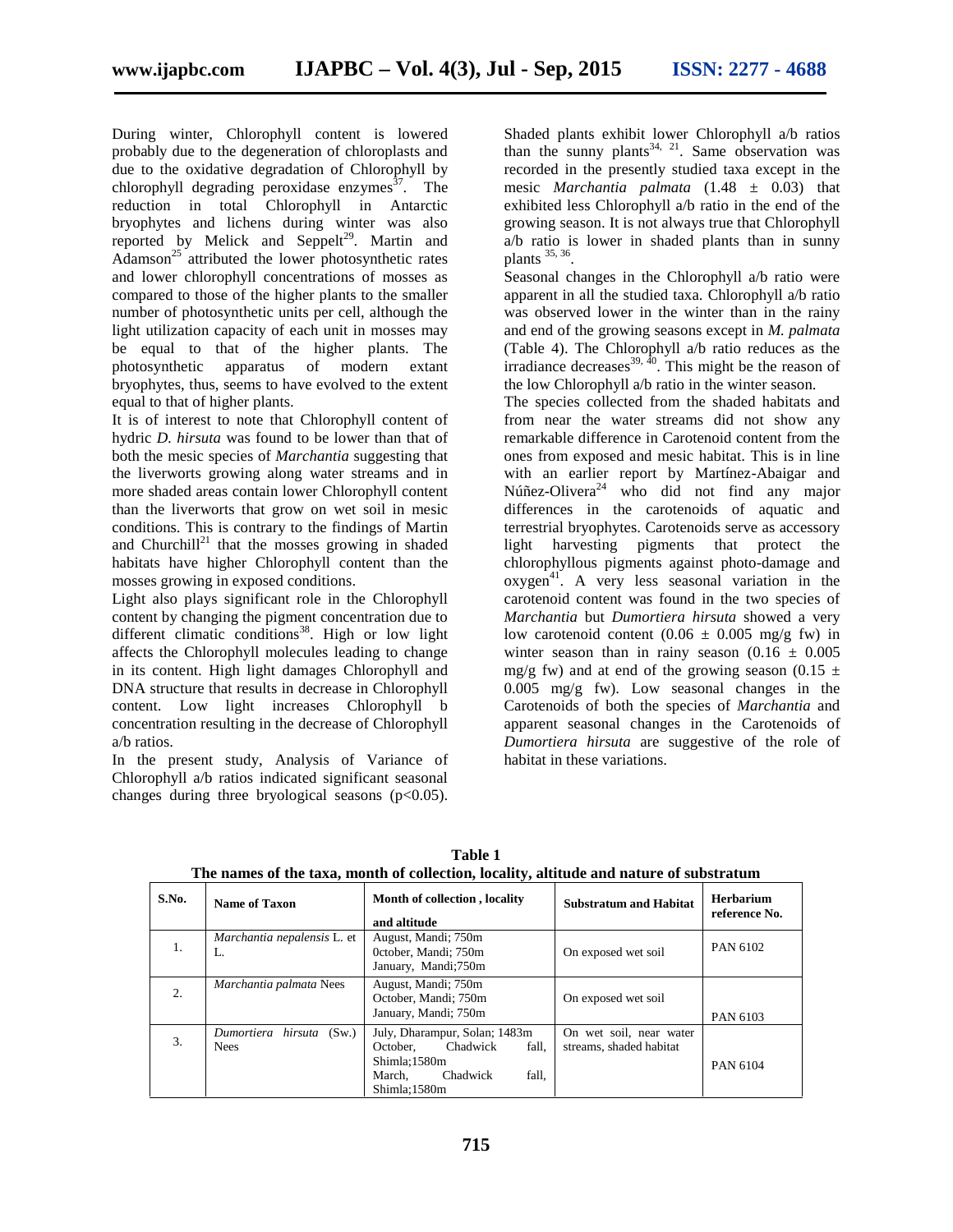| Table 2                                                                                      |  |  |  |  |
|----------------------------------------------------------------------------------------------|--|--|--|--|
| Content of Chlorophyll a and Chlorophyll b (mg/g fw) in three liverwort species during three |  |  |  |  |
| periods of collection                                                                        |  |  |  |  |

| Name of Taxon                   | <b>July-September</b> |                | October-December |                | <b>January-March</b> |               |
|---------------------------------|-----------------------|----------------|------------------|----------------|----------------------|---------------|
|                                 | Chl. a                | Chl. b         | Chl. a           | Chl. b         | Chl. a               | Chl. b        |
| <i>Marchantia</i><br>nepalensis | $0.84 + 0.01$         | $0.3 + 0.01$   | $0.7 + 0.005$    | $0.43 + 0.01$  | $0.87 + 0.01$        | $0.29 + 0.01$ |
| Marchantia<br>palmata           | $0.79 + 0.005$        | $0.32 + 0.01$  | $0.66 \pm 0.005$ | $0.32 + 0.01$  | $0.7 + 0.005$        | $0.47 + 0.01$ |
| Dumortiera<br>hirsuta           | $0.62 + 0.005$        | $0.34 + 0.005$ | $0.36 \pm 0.002$ | $0.39 + 0.005$ | $0.62 + 0.005$       | $0.34 + 0.02$ |

Data represented as mean  $\pm$  S.E. (Standard Error) of three replicates.

| Table 3                                                                                                 |                                    |  |  |  |  |  |
|---------------------------------------------------------------------------------------------------------|------------------------------------|--|--|--|--|--|
| Content of Chlorophyll and Carotenoids (mg/g fw) in three liverworts during three periods of collection |                                    |  |  |  |  |  |
| $\blacksquare$                                                                                          | $\sim$ $\sim$ $\sim$ $\sim$ $\sim$ |  |  |  |  |  |

| <b>Name of Taxon</b> | <b>July-September</b> |                  | October-December |                  | <b>January-March</b> |            |
|----------------------|-----------------------|------------------|------------------|------------------|----------------------|------------|
|                      | Chl.                  | Car.             | Chl.             | Car.             | Chl.                 | Car.       |
| Marchantia           | $1.14 \pm 0.01$       | $0.15 \pm 0.005$ | $1.13 \pm 0.01$  | $0.16 \pm 0.01$  | $1.16 \pm 0.02$      | $0.15 \pm$ |
| nepalensis           |                       |                  |                  |                  |                      | 0.005      |
| Marchantia           | $1.12 \pm 0.01$       | $0.14 \pm 0.005$ | $0.98 \pm 0.01$  | $0.16 \pm 0.01$  | $1.17 \pm 0.01$      | $0.12 \pm$ |
| palmata              |                       |                  |                  |                  |                      | 0.01       |
| Dumortiera           | $0.97 \pm 0.01$       | $0.16 \pm 0.005$ | $0.76 \pm 0.01$  | $0.06 \pm 0.005$ | $0.97 \pm 0.01$      | $0.15 \pm$ |
| hirsuta              |                       |                  |                  |                  |                      | 0.005      |
|                      |                       |                  |                  |                  |                      |            |

Data represented as mean  $\pm$  S.E. (Standard Error) of three replicates.

|              | Table 4                                              |  |
|--------------|------------------------------------------------------|--|
|              | Chlorophyll a/b ratio in three periods of collection |  |
| <b>TICIT</b> |                                                      |  |

| <b>Name of Taxon</b>  | July-September | October-December | <b>January-March</b> |
|-----------------------|----------------|------------------|----------------------|
| Marchantia nepalensis | $2.8 + 0.11$   | $1.62 + 0.41$    | $2.96 \pm 0.09$      |
| Marchantia palmata    | $2.46 + 0.1$   | $2.07 \pm 0.05$  | $1.48 \pm 0.03$      |
| Dumortiera hirsuta    | $1.82 + 0.02$  | $0.92 + 0.02$    | $1.82 \pm 0.01$      |

Data represented as mean  $\pm$  S.E. (Standard Error) of three replicates.

#### **CONCLUSION**

The results obtained from the present study indicate that the seasonal variations in content of Chlorophyll and Carotenoid may be due to the high irradiance during summer, extreme low temperature in winter, and shady humid conditions during rainy season. The variations in the Chlorophyll and Carotenoid content help to explain the variations in photosynthetic capacity in different phases of the growth of bryophytes in different seasons of the year.

#### **ACKNOWLEDGMENT**

The first author is grateful to the University Grant Commission, New Delhi for financial assistance.

#### **REFERENCES**

- 1. Kapila S, Devi K, Rao A, Mahajan A. Seasonal variations in carbohydrate, protein, free amino acids and enzyme activities in three species of Marchantiaceae. Lindbergia, 2014; 37: 85-89.
- 2. Young A, Britton G. Carotenoid in Photosynthesis, (1<sup>st</sup> Ed.). Chapman and Hall, London, 1993; 1-498.
- 3. Sims DA, Gamon JA. Relationships between leaf pigment content and spectral reflectance across a wide range of species, leaf structure and development stages. Remote Sens. Environ, 2002; 81(2): 337-354.
- 4. Palta JP. Leaf chlorophyll content. Remote Sens. Rev, 1990; 5(1): 207-213.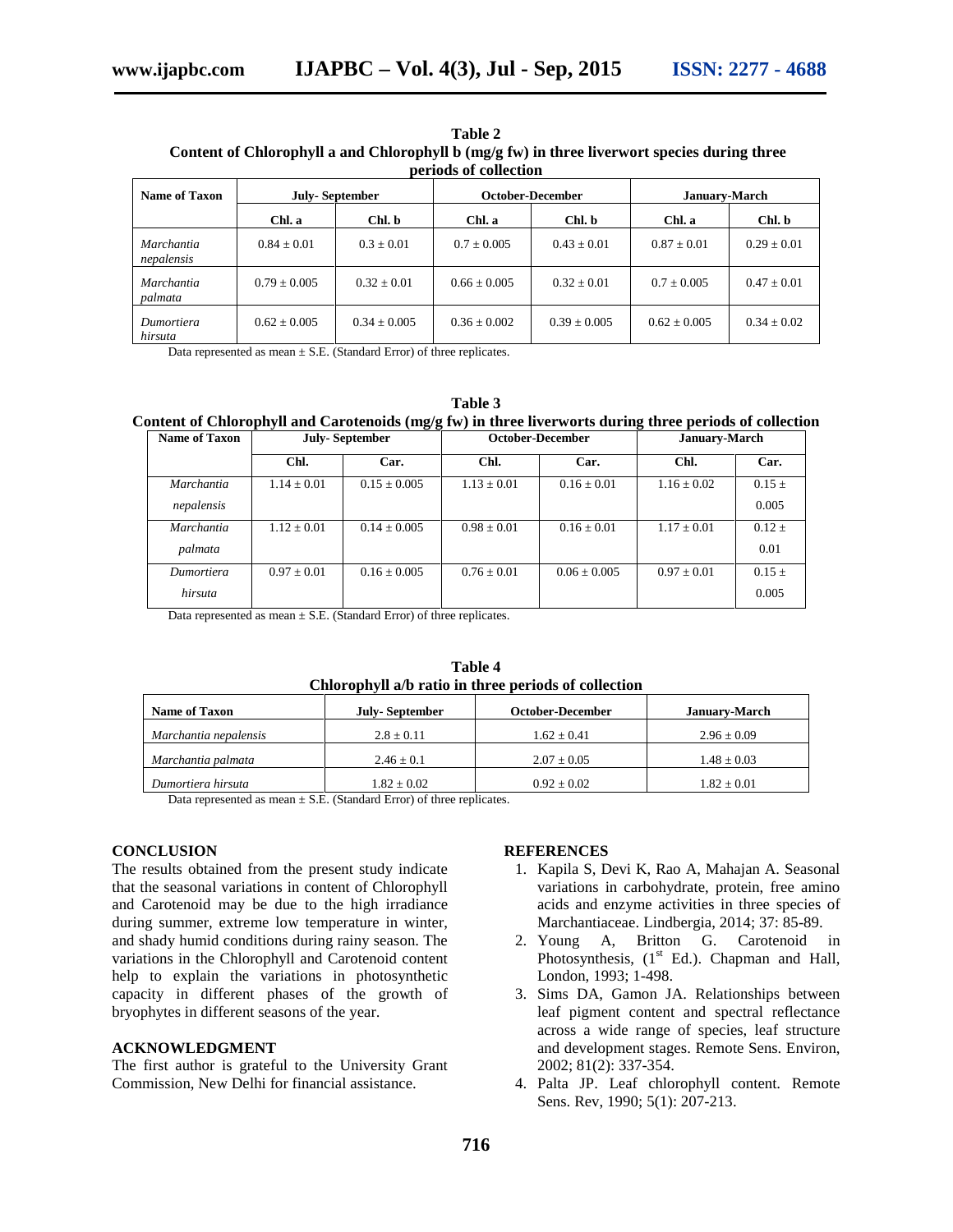- 5. Larcher W. Physiological plant ecology. In: Ecophysiology and Stress Physiology of Functional Groups, (3rd Ed.), Springer, New York, 1995; 1-528.
- 6. Palett KE, Young AJ. Carotenoids. In: Antioxidants in Higher Plants, Alscher RG, Hess JL, (Eds), CRC Press, Boca Raton, FL, 1993; 59–89.
- 7. Horton P, Ruban AV, Walters RG. Regulation of light harvesting in green plants. Annu. Rev. Plant Physiol. Plant Mol. Biol, 1996; 47: 635– 684.
- 8. Young J, Frank HA. Energy transfer reactions involving carotenoids: quenching of chlorophyll fluorescence. J. Photochem. Photobiol. B, 1996; 36(1): 3–15.
- 9. Young A, Britton G. Carotenoids and stress. In: Stress Responses in Plants: Adaptation and Acclimation Mechanisms, Alscher RG, Cumming JR, (Eds.), Wiley-Liss, New York, 1990; 87–112.
- 10. Biswall B. Carotenoid catabolism during leaf senescence and its control by light. J. Photochem. Photobiol. B, 1995; 30(1): 3-13.
- 11. Merzlyak MN, Chivkunova OB. Light-stressinduced pigment changes and evidence for anthocyanin photoprotection in apples. J. Photochem. Photobiol. B, 2000; 55(2-3): 154- 162.
- 12. Bourdeau PF, Laverick ML. Tolerance and photosynthetic adaptability to light intensity in white pine, red pine, hemlock and ailanthus seedling. For. Sci, 1958; 4: 196-207.
- 13. Bourdeau PF. Seasonal variations of the photosynthetic efficiency of evergreen conifers. Ecology, 1959; 40(1): 63-67.
- 14. Senser M, Schötz F, Beck E. Seasonal changes in structure and function of spruce chloroplasts. Planta, 1975; 126(1): 1-10.
- 15. Björkman O, Boardman NK, Anderson JM, Thorne SW, Goodchild DJ. Pyliotis NA, Effect of light intensity during growth of *Atriplex patula* on the capacity of photosynthetic reactions, chloroplast components and structure. Yearbook Carnegie Institution Washington, 1972; 71: 113-135.
- 16. Chang SX, Robison DJ. Non-destructive and rapid estimation of hardwood foliar nitrogen status using the SPAD-502 chlorophyll meter. For. Ecol. Manage, 2003; 181(3): 331-338.
- 17. Gitelson AA, Gritz Y, Merzlyak MN. Relationships between leaf chlorophyll content and spectral reflectance and algorithms for non destructive chlorophyll assessment in higher

plant leaves. J. Plant Physiol, 2003; 160(3): 271-282.

- 18. Chen J-C, Yang C-M, Wu S-T, Chung Y-L, Charles AL, Chen C-T. Leaf chlorophyll content and surface spectral reflectance of tree species along a terrain gradient in Taiwan's Kenting National Park. Bot. Stud, 2007; 48: 71- 77.
- 19. Uvalle Sauceda JI, González Rodríguez H, Lozano RG, Cantú Silva I, Gómez Meza MV. Seasonal trends of chlorophylls a and b and carotenoids in native trees and shrubs of Northeastern Mexico. J. Biol. Sci, 2008; 8(2): 258-267.
- 20. Martin CE. Chlorophyll a/b ratios of eleven North Carolina mosses. Bryologist, 1980; 83(1): 84-87.
- 21. Martin CE, Churchill SP. Chlorophyll concentrations and a/b ratios in mosses collected from exposed and shaded habitats in Kansas. J. Bryol, 1982; 12(2): 297-304.
- 22. Pande N, Singh JS. Pigment concentration of ten bryophytes from Nainital, Kamaon Himalayas. Proc. Indian Acad. Sci. (Plant Sci.), 1987; 97(1): 75-79.
- 23. Deora GS, Chaudhary BL. Chlorophyll content in some bryophytes. Indian Botanical Contactor, 1991; 8(3): 95-98.
- 24. Martínez-Abaigar J, Núñez-Olivera E. Ecophysiology of photosynthetic pigments in aquatic bryophytes. In: Bryology for the Twenty-first Century, Bates JW, Ashton NW, Duckett JG (Eds.). Maney Publishing and the British Bryological Society, UK, 1998; 277- 292.
- 25. Martin CE, Adamson VJ. Photosynthetic capacity of mosses relative to vascular plants. J. Bryol, 2001; 23(4): 319-323.
- 26. Miyata I, Hosokawa T. Seasonal variations of the photosynthetic efficiency and chlorophyll content of epiphytic mosses. Ecology, 1961; 42(4): 766-775.
- 27. Kershaw KA, Webber MR. Seasonal changes in the chlorophyll content and quantum efficiency of the moss *Brachythecium rutabulum.* J. Bryol, 1986; 14(1): 151-158.
- 28. Martínez-Abaigar, J, Núñez-Olivera E, Sánchez-Dìaz M. Seasonal changes in photosynthetic pigment composition of aquatic bryophytes. J. Bryol, 1994; 18(1): 97-113.
- 29. Melick DR, Seppelt RD. Seasonal investigations of soluble carbohydrates and pigment levels in Antarctic bryophytes and lichens. Bryologist, 1994; 97(1): 13-19.